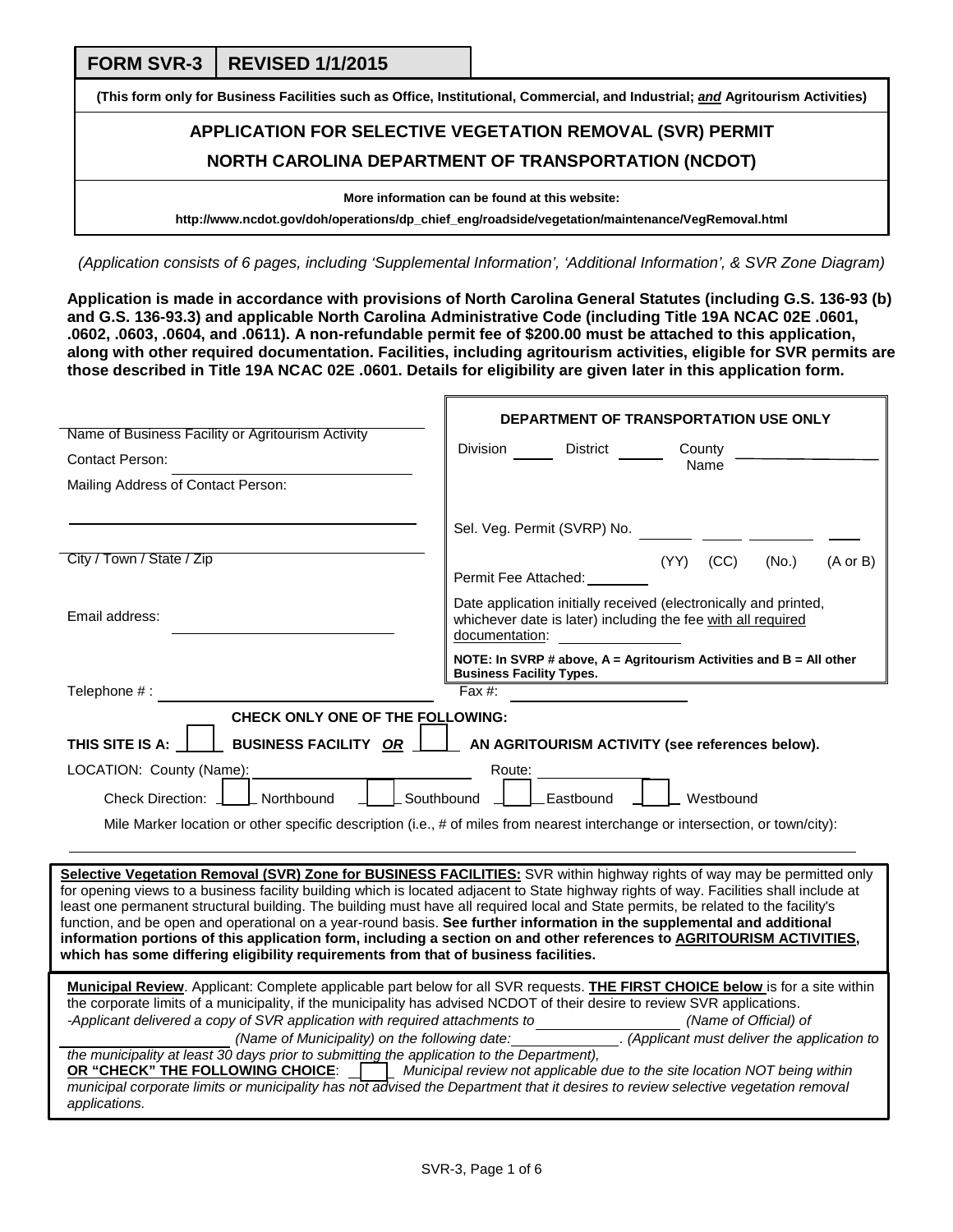**APPLICANT: COMPLETE THIS PART IF REQUESTING USE OF POWER-DRIVEN VEGETATION REMOVAL EQUIPMENT & ACCESS THROUGH HIGHWAY FENCE.** List specific type(s) of power-driven vegetation removal equipment requested. (Such as: excavator-based attachments, skid-steer cutters, bucket trucks).

NOTE: Sites with vegetation not presenting a hazard from falling tree parts and follow-up work shall be restricted to individual and manual-operated power equipment and hand-held tools. Tree removal, which presents a hazard from falling tree parts, shall be performed in accordance with International Society of Arboriculture standards. If power-driven equipment is approved, NCDOT reserves the right to suspend use of equipment that is observed to be unsafe or causing erosion or other unreasonable damage to the right-of-way until the observed conditions have been resolved.

**APPLICANT: CHECK BELOW ONE TYPE OF PERFORMANCE AND INDEMNITY BOND TO BE PROVIDED. (Use NCDOT bond forms).** 

Performance and Indemnity Bond (sum of \$2000 per each SVR application)

Certified or Cashier's Check (sum of \$2000 per each SVR application, payable to NCDOT)

Continuing Indemnity Bond (sum of \$100,000 to be kept on file at Central NCDOT Utilities Unit)

Note: Continuing Indemnity Bond contact is the NCDOT Utilities Section at (919) 707- 7193.

**APPLICANT: ATTACH CONTRACTOR QUALIFICATIONS FOR DEPARTMENTAL APPROVAL, if applicant will be using private contractor for the SVR work. Note: Attachment of qualifications will not be necessary if contractor is prequalified to perform this type of work with the Department and listed on the NCDOT Directory of Transportation Firms. If listed on stated Directory, please provide the contractor's company name, address, and phone number in the space below.** 

 (INFORMATION ON ACCESSING THE DEPARTMENT'S DIRECTORY OF TRANSPORTATION FIRMS (PREQUALIFIED CONTRACTORS) IS AVAILABLE ON THE NCDOT SVR WEBSITE, WHICH IS SHOWN ON PAGE 1 OF THIS FORM).

### **Permit conditions include but may not be limited to the following:**

- 1. This application form consists of 6 pages, including 'Supplemental Information', 'Additional Information', and Cutting Zone Diagram. The requirements of the application shall apply only to an eligible office, institutional, commercial, or industrial facility, and agritourism activities. Information furnished by the applicant on the application is subject to verification by the NCDOT. The maximum 30 day application review period by the NCDOT will not begin until such time discrepancies, if any are discovered on the application or on related documentation, are resolved. The selective vegetation removal request may be reviewed on site by Department personnel and a representative of the applicant.
- 2. Municipal Review Period: If the application for selective vegetation removal is for a site located within the corporate limits of a municipality, the applicant, in the applicable spaces on the application, shall state in writing the date of delivery of a copy of the application with required attachments to a municipality which has previously advised the Department in writing that it seeks to review such applications. The applicant shall deliver the application to the municipality at least 30 days prior to submitting the application to the Department. It will be the responsibility of the applicant to identify the municipalities that have requested to review permit applications. The Department will maintain on the SVR website (see URL at the top of page 1 of this form) a listing of municipalities that have requested to review permit applications.
- 3. Selective vegetation removal requests will only be considered upon completion and submittal of the current version of Form SVR-3, including all required documentation, to the appropriate Department official, in both printed and electronic form. After the municipal review period (if applicable) has been satisfied, the Department will approve or deny the application within 30 days of receipt of all required documentation. If the 30-day period is not met by NCDOT, the submitted application, including all required documentation, shall be deemed approved, but all applicable General Statutes and NCAC rules shall remain effective. If the permit is denied, the applicant will be advised in writing of the reasons for denial and applicable appeal rights as stated in G.S. 136-133.3.
- 4. In Title 19A NCAC Section 02E .0602 and the section entitled "Supplemental Information", there is a list of all required documentation to be provided with this application.
- 5. The Permittee ("Permittee" throughout refers to the permit applicant, its agents, employees, independent contractors, or other entity) must have a copy of the approved permit on the work site at all times during any vegetation cutting, thinning, trimming, pruning, removal, or planting operations.
- 6. Except as provided in paragraph # 3 above, this permit is not approved and no work may take place until official approval by the Division Engineer and subsequent notification from the Department. The approved permit will be valid for one (1) year from the date of issuance. The permittee may cut, thin, prune, or remove vegetation more than once per year under the permit conditions. A minimum 48-hour notification shall be provided to the appropriate NCDOT official by the permittee before entering the right-of-way for any work covered by the permit. The permittee shall schedule all work with the appropriate NCDOT official. The Department reserves the right to modify the permittee's work schedule for nights, weekends, and holidays. When the NCDOT restricts work zone construction for safety of the traveling public, denial of access to the right-of-way for SVR purposes shall be implemented.
- 7. Selective vegetation removal permits shall be denied for sites according to one or more reasons as stated in Title 19A NCAC Section 02E .0603 (b). The applicant should be fully aware of restrictions on SVR per conditions affecting the highway right of way per Title 19A NCAC 02E .0604 (12). In addition, SVR provisions cannot be used to provide visibility to undeveloped property or on-premise signs.
- The permittee shall not impede the flow of traffic on any highway while performing selective vegetation removal authorized by a permit. While performing selective vegetation removal authorized by a permit, access to the work site on controlled access highways must be gained without using the main travel way of the highway (exception only for applicants when performing preliminary surveying or delineation work). **Sites with vegetation not presenting a hazard from falling tree parts and follow-up work shall be restricted to individual and manual-operated power equipment and hand-held tools.** Tree removal, which presents a hazard from falling tree parts, shall be performed in accordance with International Society of Arboriculture standards. The Department may allow use of power-driven vegetation removal equipment (such as excavator-based land clearing attachments, skid-steer cutters, and bucket trucks). Access for use of any equipment must be gained from the private property side to the right of way for each individual selective removal permit site. Written authorization must be obtained from the Department for use of power-driven vegetation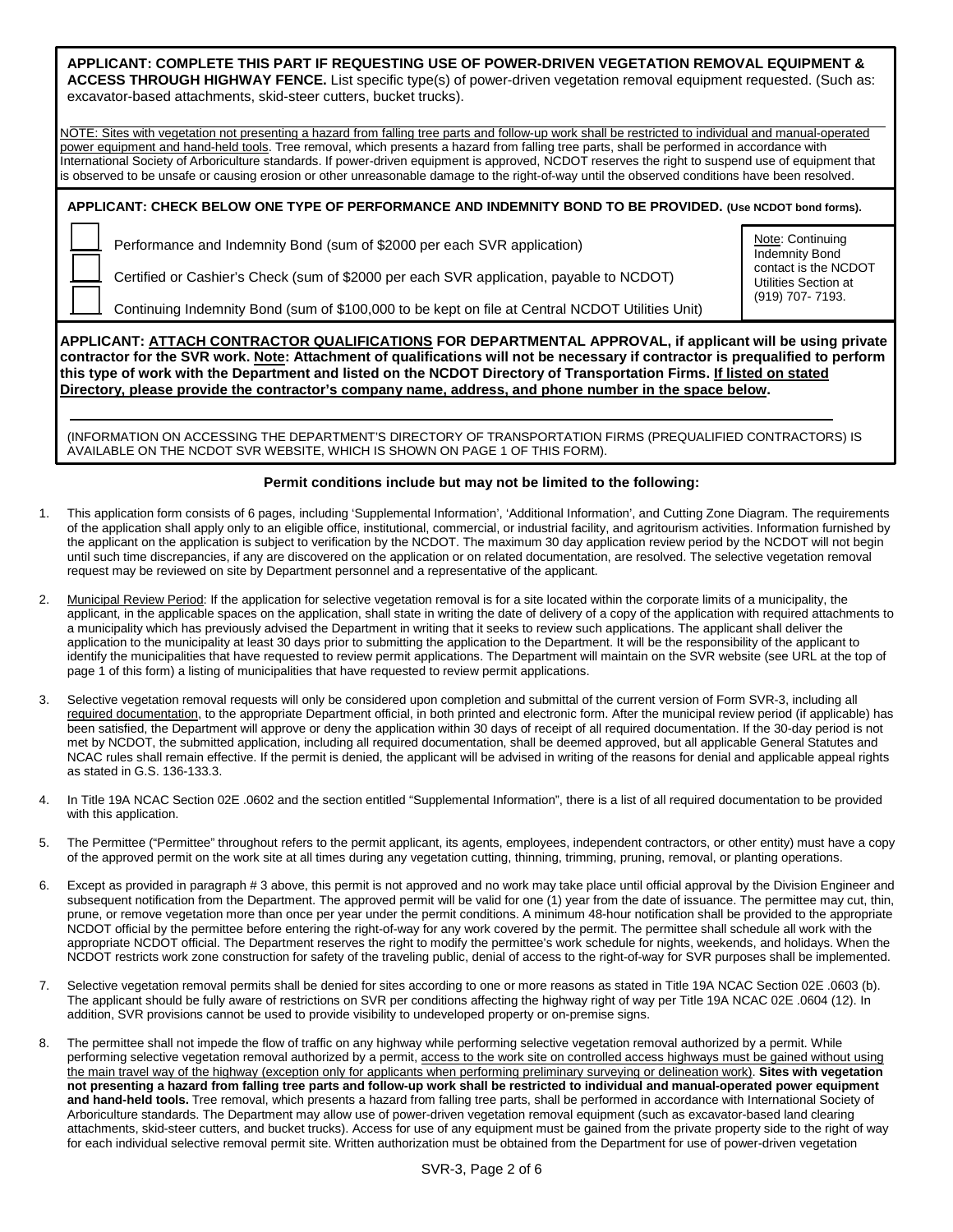removal equipment as well as for access to move resources from the private property to the right of way. The applicant must provide information on the permit application for which type(s) of equipment and access is requested. If power-driven equipment is approved, NCDOT reserves the right to suspend use of equipment that is observed to be unsafe or causing erosion or other unreasonable damage to the right-of-way until the observed conditions have been resolved. **CONTRACTOR QUALIFICATIONS**: The applicant shall also provide contractor qualifications to the Department. *See the designated spaces on the application form for requesting approval of power-driven equipment and access, as well as to provide contractor qualifications.* The NCDOT shall determine the traffic control signage that may be required. The permittee shall furnish, erect, and maintain required signs, per NCDOT directive. The permittee, or agent, shall wear safety vests conforming to OSHA standards, at the work site.

- Any damage to vegetation designated to remain at the site, to highway fences, signs, paved areas, or other facilities shall be repaired or replaced by the permittee to the condition prior to the occurrence of the damage caused by the permittee. All trimmings, laps, and debris shall be removed from the right-of-way and disposed of in areas provided by the permittee. Permittee shall adhere to erosion control requirements and locate and protect utilities within the right-of-way in the SVR zone. No burning or burying of materials permitted on the highway right-of-way. The height of stumps remaining after tree removal shall not exceed 4 inches above the surrounding ground level (except when replanting is to take place, then stumps are to be grinded below the soil surface). When chipping is used to dispose of trimmings, chips may be neatly spread on the right-of-way at locations which the Department determines will not be harmful to the environment or affect traffic safety. The work site shall be left with all vegetation cut, thinned, or pruned at the site either removed or chipped and spread, and the highway fence temporarily mended. Tree branches within the highway right-of-way that encroach into the permitted cutting zone may be cut or pruned. Selected vegetation within the approved limits shall be cut, thinned, pruned, or removed by the permittee in accordance with accepted ISA standards.
- 10. Performance and Indemnity Bond: The permittee shall indemnify and hold harmless the North Carolina Department of Transportation, its employees, attorneys, agents, and contractors against any and all claims or causes of action, and all losses there from, arising out of or in any way related to permittee's operation. The permittee shall furnish a Performance and Indemnity Bond or certified check or cashier's check made payable to North Carolina Department of Transportation for the sum of two thousand dollars (\$2,000). The bond, certified check or cashier's check shall cover all restoration of the right of way to the condition prior to the occurrence of the damage caused by the permittee or the permittee's agent, if damage occurs during the permitted selective vegetation removal. The bond or certified check or cashier's check is required before each permit to cut vegetation is issued. The bond shall run concurrently with the permit. The bond shall be released after a final inspection of the work by NCDOT reveals that all work provided for and specified by the permit is found to be completed and all damages to the right of way, including damage to fencing and other structures within the right-of-way, have been repaired or restored to the condition prior to the occurrence of the damage caused by the permittee or the permittee's agent. Companies that plan to apply for two or more permits may provide continuing bonds for the sum of one hundred thousand dollars (\$100,000) and this type of bond shall be kept on file by the Department. If the work is to be performed by any entity other than the sign owner or permittee, either the permittee or the other entity must furnish the required bonding as described in this Section, for all work provided for and specified by the permit. *Required bond forms are available from NCDOT. The bond is to be furnished with the application form to the official assigned to receive SVR applications at the local NCDOT Office. The applicant shall also complete the space provided on this form for the type of bond provided.*

Liability Insurance: *With the completed application form*, the permittee shall also provide proof of liability insurance coverage of five million dollars (\$5,000,000). Whoever performs the work, the permittee, his contractor or agent, shall maintain worker's compensation and vehicle liability insurance coverage. The permittee, his contractor and agent, may be liable for any losses due to the negligence or willful misconduct of his agents, assigns, and employees. The permittee may, in lieu of providing proof of liability insurance as described in this Paragraph, be shown as an additional insured on the general liability policy of the approved contractor or agent to perform the permitted work on condition that the contractor or agent's policy is coverage of five million dollars (\$5,000,000) and the permittee provides proof to the Department of the coverage. The permittee or contractor or agent providing the coverage shall also name the Department as an additional insured on its general liability policy and provide the Department with a copy of the certificate showing the Department named as an additional insured. Regardless of which entity provides the proof of general liability insurance, the required limit of insurance may be obtained by a single general liability policy or the combination of a general liability and excess liability or umbrella policy.

- 11. When the Division Engineer or his representative observes unsafe operations, activities, or conditions, he shall suspend work. Work shall not resume until the unsafe conditions or activities have been eliminated or corrected. Failure to comply with any of the requirements for safety and traffic control shall result in suspension of work. If work is planned in an active work zone, the permittee shall receive written permission from the contractor or the NCDOT (if the NCDOT's employees are performing the work). The permittee shall provide the Engineer with a copy of the written permission.
- 12. A Department inspector may be present while work is underway. The presence or absence of an inspector at the work site does not lessen the permittee's responsibility for conformity with permit requirements and all applicable General Statutes and Rules. When a present inspector fails to point out work that does not conform with the requirements, it does not prevent later notification to the permittee that the work is not in compliance with the permit. Upon expiration of the SVR permit, the Department shall notify the Permittee in writing of any unacceptable items, terminate the permit, and return the performance bond to the permittee. The permittee may, at any time, request termination of the permit in writing to the Department and ask for return of the bond. For replanting work, a different bond release schedule shall be applicable according to Title 19A NCAC 02E. 0611 (g) (8).
- 13. For replanting when mitigation is involved, the approved replanting plan will become part of the SVR permit. For any and all replanting, the permittee shall adhere to the requirements for beautification and replanting conditions in Title 19A NCAC 02E .0611.
- 14. Pursuant to G.S. 136-133.4 (e), willful failure to substantially comply with all the requirements specified in the SVR permit, unless otherwise mutually resolved by the NCDOT and the permittee, shall result in a five (5)-year SVR moratorium at the site, payment of Department investigative costs, and forfeiture of any applicable performance bond determined by the Secretary. The moratorium shall begin upon execution of a settlement agreement or entry of a final disposition in the case.
- 15. By signing this application, the applicant certifies that he or she has permission from the adjoining landowner(s) to access their private property, if applicable, for the purpose of conducting activities related to the selective vegetation removal permit application. **If this application is for an agritourism activity, the applicant also certifies that the activity meets the stated definition in G.S. 99E-30.**

**I hereby certify that the information contained in this document is complete and accurate to the best of my knowledge, and that I agree to all requirements and conditions set forth in this document.**

**Signature (Owner/Agent) \_\_\_\_\_\_\_\_\_\_\_\_\_\_\_\_\_\_\_\_\_\_\_\_\_\_\_\_\_\_ Date:** 

**Printed Name**: **Title**:

SVR-3, Page 3 of 6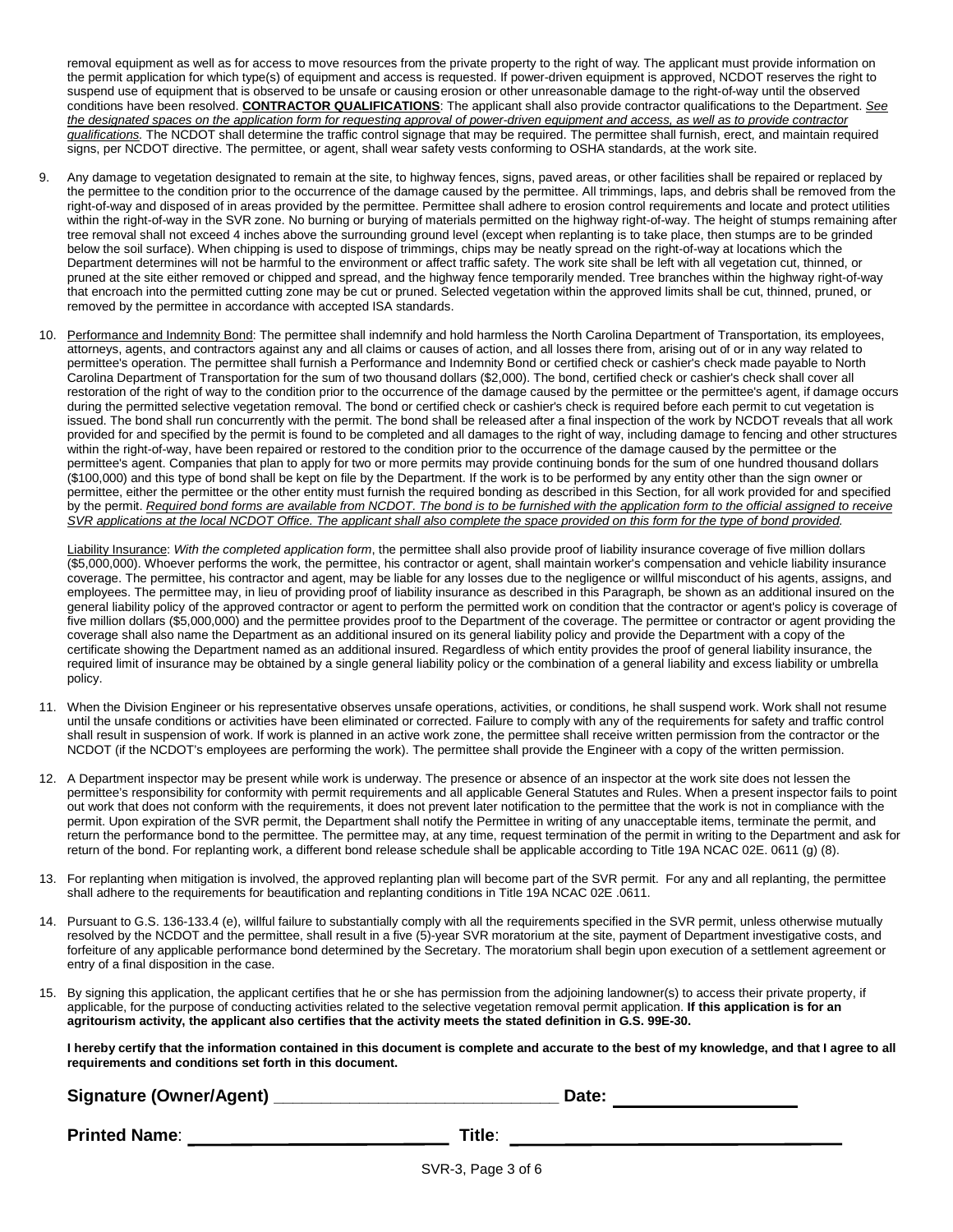#### **'SUPPLEMENTAL INFORMATION' for Form SVR-3 for Facilities / Agritourism Activities**

**Required documentation**: To be provided in both electronic and printed form by the applicant to the appropriate person in the NCDOT Division of Highways Office for selective vegetation removal requests, includes the following, items  $A - K$ :

- A. FORM SVR-3 Application for Selective Vegetation Removal Permit (current version) for Business Facilities such as Office, Institutional, Commercial, and Industrial; and Agritourism Activities, completed in its entirety and notarized.
- B. Copy of FORM SVR-3 with documentation to municipality (if applicable): Applicant must comply with the "Municipal Review Period" part in the conditions section of the application and complete the applicable "Municipal Review" section on the application.
- C. Designation of power-driven equipment and applicable access, if requested by the applicant, for removal of trees presenting a hazard from falling tree parts. A space for this information is provided on the application.
- D. Qualifications of any contractor to be used for the selective vegetation removal work. Attach contractor qualifications to the application or indicate (in the space provided on the application) that the contractor is on the Department's "Directory of Transportation Firms" database.
- E. \$200 fee (non-refundable), payable to the NC Department of Transportation.
- F. Performance / indemnity bond or certified / cashier's check, according to the permit conditions shown on the application form. (Applicant may also provide a continuous indemnity bond to cover multiple SVR permits). See further details on bonding choices.
- G. Certificate of liability and other insurance coverage, according to the permit conditions shown on this form.
- H. Document verifying site location. The applicant shall provide a document verifying the requested selective vegetation removal site in relation to corporate limits of a municipality. The document shall be a current geographic information system map of the nearest municipality, with colorcoded boundary lines and a corresponding key or legend indicating corporate limit and territorial jurisdiction boundaries and indicating the precise location of the facility or activity. On the same document, the permittee shall also provide the property tax identification number for the parcel on which the facility is located. The Department may require additional information if the boundary remains in question.
- I. On-site marking of vegetation cutting zone. The applicant shall perform site marking of the maximum vegetation cut or removal zone. The applicant shall mark the permitted cutting distances according to Title 19A NCAC 02E .0602 (c) and .0604 (9). For commercial, industrial, institutional, and office facilities and agritourism activities, the limits of selective cutting, thinning, pruning, or removal *shall be restricted to one area of right-of-way* adjacent to frontage property of the facility or agritourism activity but not to exceed 1,000 contiguous linear feet. The two maximum points along the right-of-way boundary (or fence if there is a control of access fence) shall be marked with visible flagging tape. The two maximum points, corresponding to the beginning point and the ending point, along the edge of the pavement of the travel way, perpendicular to the maximum points marked along the right-of-way boundary, shall be marked with spray paint. *Facilities and agritourism activities with*  frontage property on opposite sides of the State highway right-of-way may split the maximum vegetation removal distance between the two sides *of the highway, resulting in a total of two contiguous cutting or removal distances along frontage property, with the total of the two sides not exceeding 1000 linear feet.* If the facility or activity is located next to an acceleration or deceleration ramp, the corresponding maximum points shall be marked along the edge of the pavement of the travel way of the ramp instead of the mainline of the roadway. **REMINDER: Proper marking of the requested site is a required item of documentation. The applicant confirms site marking has been completed by submittal of the Form SVR-3 application. See related requirements in the "sketch" section below.**
- J. Tagging of trees. The permittee shall tag, with visible material or flagging, those trees with a diameter of 4 caliper inches and larger, as measured 6 inches above ground level, at the time of the application that are screening the facility from view (subject to NCDOT review per Title 19A 02E .0604 (11)) and requested to be cut, thinned, pruned, or removed within the maximum vegetation cut or removal zone. Trees tagged for cutting, thinning, pruning, or removal shall match with the trees shown on the required sketch of the requested vegetation cut or removal zone; **REMINDER: Tagging of trees is a required item of documentation. The applicant confirms tree-tagging has been completed by submittal of the required sketch of the requested SVR site and submittal of the Form SVR-3 application.**
- K. Sketch. Applications must be accompanied by a sketch showing the requested limits of the selective cutting, thinning, pruning, or removal of vegetation. *See Item I above.* **The permitted limits of the selective vegetation removal permit shall not be altered for subsequent applications**. The applicant shall also include on the sketch the location, species, and caliper inches of all trees with a diameter of 4 caliper inches and greater, as measured 6 inches above ground level, at the time of the application and desired to be cut, thinned, pruned, or removed.

#### **ADDITIONAL INFORMATION:**

**NO DUPLICATE PERMITS FOR SAME SITE.** If the applicant already has an approved SVR permit for a facility or activity and applies for and is approved for another SVR permit (for the same site) during an existing permit year, the previous permit shall become null and void at the same time the new permit is issued.

**AGRITOURISM ACTIVITIES (DEFINITION and ELIGIBILITY):** The agritourism activity must meet the definition as stated in G.S. 99E-30, as well as be compliant with G.S. 99E-31 and 99E-32 (all G.S. are searchable at [www.ncleg.net/\)](http://www.ncleg.net/). In addition, according to 19A NCAC 02E .0601 (b), the activity site must be in compliance with the following: open for business at least four (4) days per week, for a minimum of thirty two (32) hours per week, and at least ten (10) months per year; and the applicant shall certify that the activities qualify as agritourism . The Department may require additional documentation from the applicant if the requested site's eligibility as a compliant agritourism activity remains in question.

**Selective Vegetation Removal, per Title 19A NCAC 02E .0602:** Selective vegetation cutting, thinning, pruning, or removal for opening views to facilities or agritourism activities shall be permitted only for the permittee's facilities or activities adjacent to highway right of way at locations where such facilities have been constructed or where agritourism activities are carried out. Complete removal of all trees and other vegetation shall not be permitted. Dogwood trees and redbud trees shall be preserved. Other trees, which are not screening the facility or activity from view and are 4 caliper inches and greater in diameter, measured 6 inches from the ground, shall be preserved. Trees, shrubs, and other vegetation less than 4 caliper inches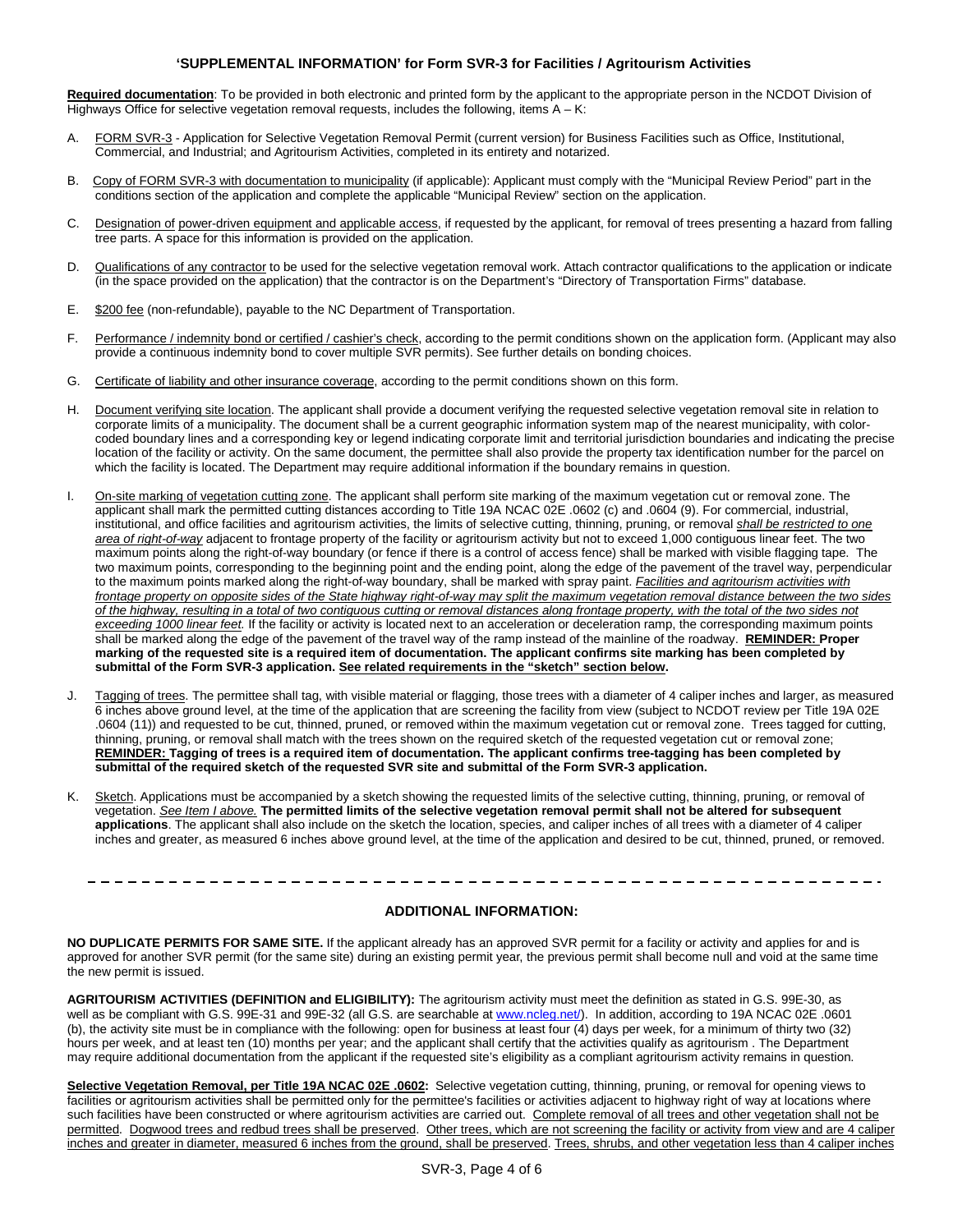in diameter may be removed. Trees, shrubs, and other vegetation, which are 4 caliper inches or greater in diameter as measured 6 inches from the ground and not to be preserved, may be cut, thinned, pruned, or removed according to approval of Department personnel designated by the Division Engineer. All vegetation cutting, thinning, pruning, or removal shall be in accordance with accepted International Society of Arboriculture (ISA) standards.

**Department consideration of vegetation requested to be cut, thinned, pruned, or removed in SVR request, per Title 19A 02E .0604 (11)**: The Department may disapprove the requested cutting, thinning, pruning, or removal of selected trees of 4 caliper inches or greater in diameter, as measured 6 inches above ground level, that are not screening the facility or activity from view from the roadway. The Department shall make this determination by allowing selective thinning of tree density that opens the view to the facility or agritourism activity across the entire length of the maximum cut or removal zone, without complete removal of all trees and other vegetation. The Department shall disapprove cutting, thinning, pruning, or removal of dogwood and redbud trees that may have been tagged in error. If trees are disapproved for cutting, thinning, pruning or removal, the Department shall specify those trees to the applicant during the site review. *The applicant shall remove the tree flagging for the disapproved trees and submit to the Department by electronic means an amended version of the original sketch of the site by indicating the changes on the sketch and initialing and dating the changes thereon.* 

## **NOTARIZATION SECTION**

| North Carolina or other State:                                                                                                |        |                             |                                              |        |
|-------------------------------------------------------------------------------------------------------------------------------|--------|-----------------------------|----------------------------------------------|--------|
| <u> 1980 - Johann Barn, mars eta bainar e</u>                                                                                 | County |                             |                                              |        |
| a Notary Public for said County and State, do hereby certify (3) a Motary Public for said County and State, do hereby certify |        |                             |                                              |        |
|                                                                                                                               |        |                             |                                              |        |
| the due execution of the forgoing instrument.                                                                                 |        |                             |                                              |        |
|                                                                                                                               |        |                             |                                              |        |
| (Official Seal)                                                                                                               |        | Signature of Notary Public: |                                              |        |
|                                                                                                                               |        |                             | My commission expires ______________________ | , $20$ |
| PERMIT APPROVED BY: Division Engineer                                                                                         |        |                             |                                              | Date:  |
| Distribution: 1. Applicant 2. Division Roadside Environmental Engineer 3. NCDOT Fiscal                                        |        |                             |                                              |        |